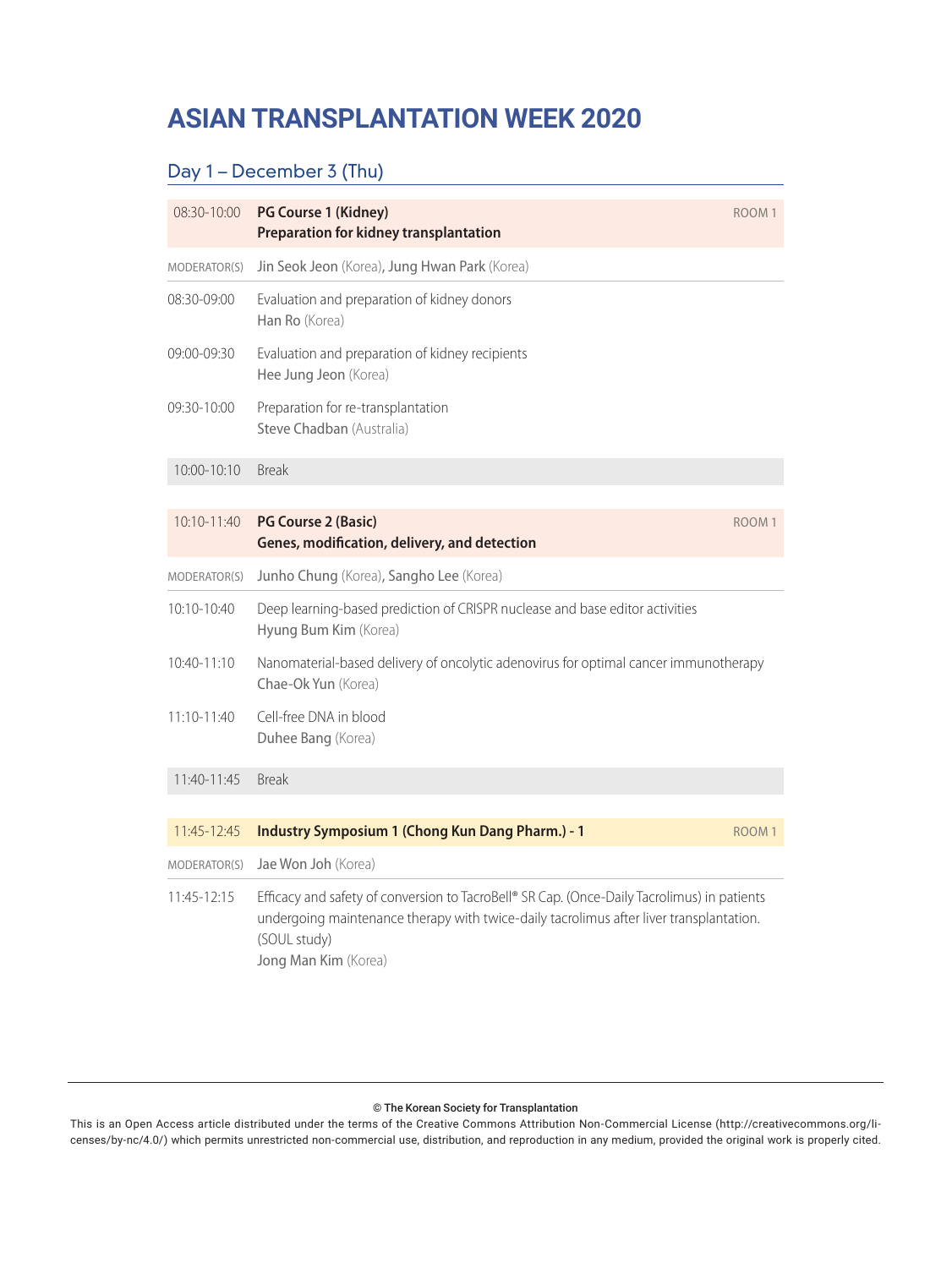# Day 1 – December 3 (Thu)

| 11:45-12:45       | Industry Symposium 1 (Chong Kun Dang Pharm.) - 2                                                                                                                                                                | ROOM <sub>1</sub> |
|-------------------|-----------------------------------------------------------------------------------------------------------------------------------------------------------------------------------------------------------------|-------------------|
| MODERATOR(S)      | Chul Woo Yang (Korea)                                                                                                                                                                                           |                   |
| 12:15-12:45       | Efficacy and safety of conversion to TacroBell® SR Cap. or TacroBell® Cap. in renal transplant<br>patients undergoing maintenance therapy with reference tacrolimus. (BLOSSOM study)<br>Byung Chul Shin (Korea) |                   |
| 12:45-12:50 Break |                                                                                                                                                                                                                 |                   |
|                   |                                                                                                                                                                                                                 |                   |
| 12:50-13:50       | PG Course 3 (교육위원회)<br>Optimal nutritional intervention before and after organ transplantation                                                                                                                  | ROOM <sub>1</sub> |
| MODERATOR(S)      | Hyo Chae Paik (Korea), In Sung Moon (Korea)                                                                                                                                                                     |                   |
| 12:50-13:10       | Liver<br>Dong Jin Joo (Korea)                                                                                                                                                                                   |                   |
| 13:10-13:30       | Kidney<br>Hong Pil Hwang (Korea)                                                                                                                                                                                |                   |
| 13:30-13:50       | Heart and Lung<br>Song Yee Kim (Korea)                                                                                                                                                                          |                   |
| 12:50-13:50       | <b>KST Sponsored Research Project</b>                                                                                                                                                                           | ROOM <sub>2</sub> |
| MODERATOR(S)      | Sangho Lee (Korea)                                                                                                                                                                                              |                   |
| 12:50-13:10       | Identification of the pathways associated with the generation of anti-HLA alloantibodies<br>using HLA-A2.1 sensitized mouse model<br>Byung Ha Chung (Korea)                                                     |                   |
| 13:10-13:30       | Characterization of liver associated natural killer cell -resistant and -susceptible hepatocellular<br>carcinoma cells<br>Tae Yong Ha (Korea)                                                                   |                   |
| 13:30-13:50       | Difference between liver sinusoidal mononuclear cells and peripheral blood mononuclear<br>cells subset analysis in living liver donor<br>Dong Jin Joo (Korea)                                                   |                   |
| 13:50-14:00       | <b>Break</b>                                                                                                                                                                                                    |                   |
|                   |                                                                                                                                                                                                                 |                   |

#### © The Korean Society for Transplantation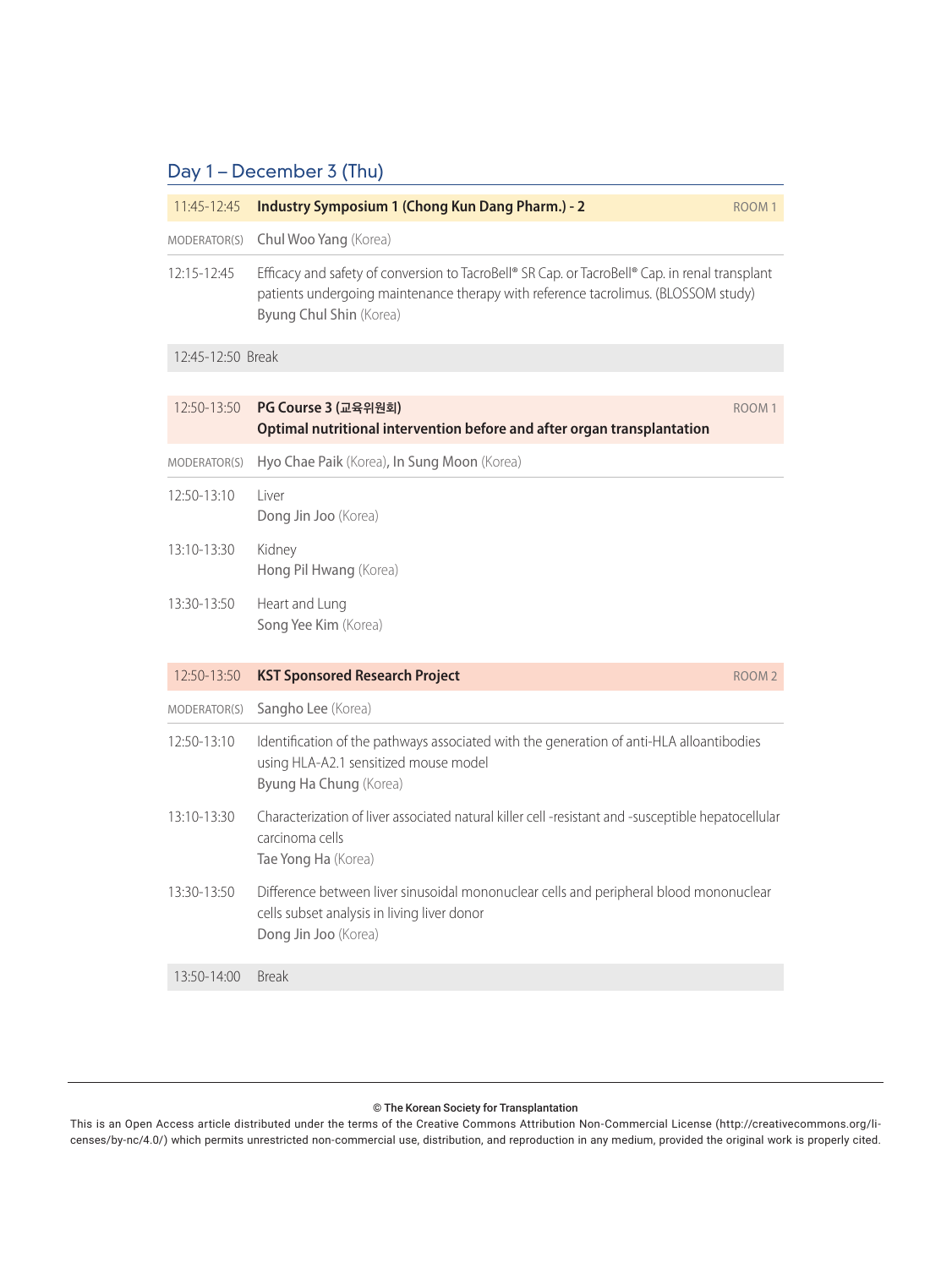# Day 1 – December 3 (Thu)

| 14:00-15:30  | <b>PG Course 4 (Liver)</b><br>How I do it: surgical tricks in liver transplantation                                                  | ROOM <sub>1</sub> |
|--------------|--------------------------------------------------------------------------------------------------------------------------------------|-------------------|
| MODERATOR(S) | Jae Won Joh (Korea), Ki-Hun Kim (Korea)                                                                                              |                   |
| 14:00-14:22  | Hepatic vein reconstruction in LDLT<br>Deniz Balci (Turkey)                                                                          |                   |
| 14:22-14:44  | Arterial anastomosis in LDLT<br>Gyu-seong Choi (Korea)                                                                               |                   |
| 14:44-15:06  | Quick hepatectomy using the piggyback technique - How do I do it<br>Thiago Beduschi (United States)                                  |                   |
| 15:06-15:28  | Laparoscopic living donor hepatectomy<br>Young Seok Han (Korea)                                                                      |                   |
| 14:00-15:30  | Reviewer Training Course 1 (Reviewer 인증 교육 1) KOREAN                                                                                 | ROOM <sub>2</sub> |
| MODERATOR(S) | Eun-Jee Oh (Korea), Sun Huh (Korea)                                                                                                  |                   |
| 14:00-14:15  | Current status of KJT peer review and management of the certification System (KJT Peer<br>Review 현황과 인증제도의 운영)<br>Ik Jin Yun (Korea) |                   |
| 14:15-14:50  | How to write a good peer review (좋은 Review 작성)<br>Soo Young Kim (Korea)                                                              |                   |
| 14:50-15:30  | Improving communication skills for reviewing English journal articles<br>Yunhee Whang (Korea)                                        |                   |
| 15:30-15:40  | <b>Break</b>                                                                                                                         |                   |
| 15:40-17:10  | PG Course 5 (Kidney)<br>Pathology of kidney transplantation                                                                          | ROOM <sub>1</sub> |
| MODERATOR(S) | Hyun Joo Jeong (Korea), Dong Wan Chae (Korea)                                                                                        |                   |
| 15:40-16:10  | Update in BANFF criteria<br>Yong-Jin Kim (Korea)                                                                                     |                   |
| 16:10-16:40  | Molecular diagnostics in the interpretation of renal allograft biopsies<br>Mark Haas (United States)                                 |                   |
| 16:40-17:10  | Diagnosis of post-transplant recurrent glomerulonephritis<br>Beom Jin Lim (Korea)                                                    |                   |

#### © The Korean Society for Transplantation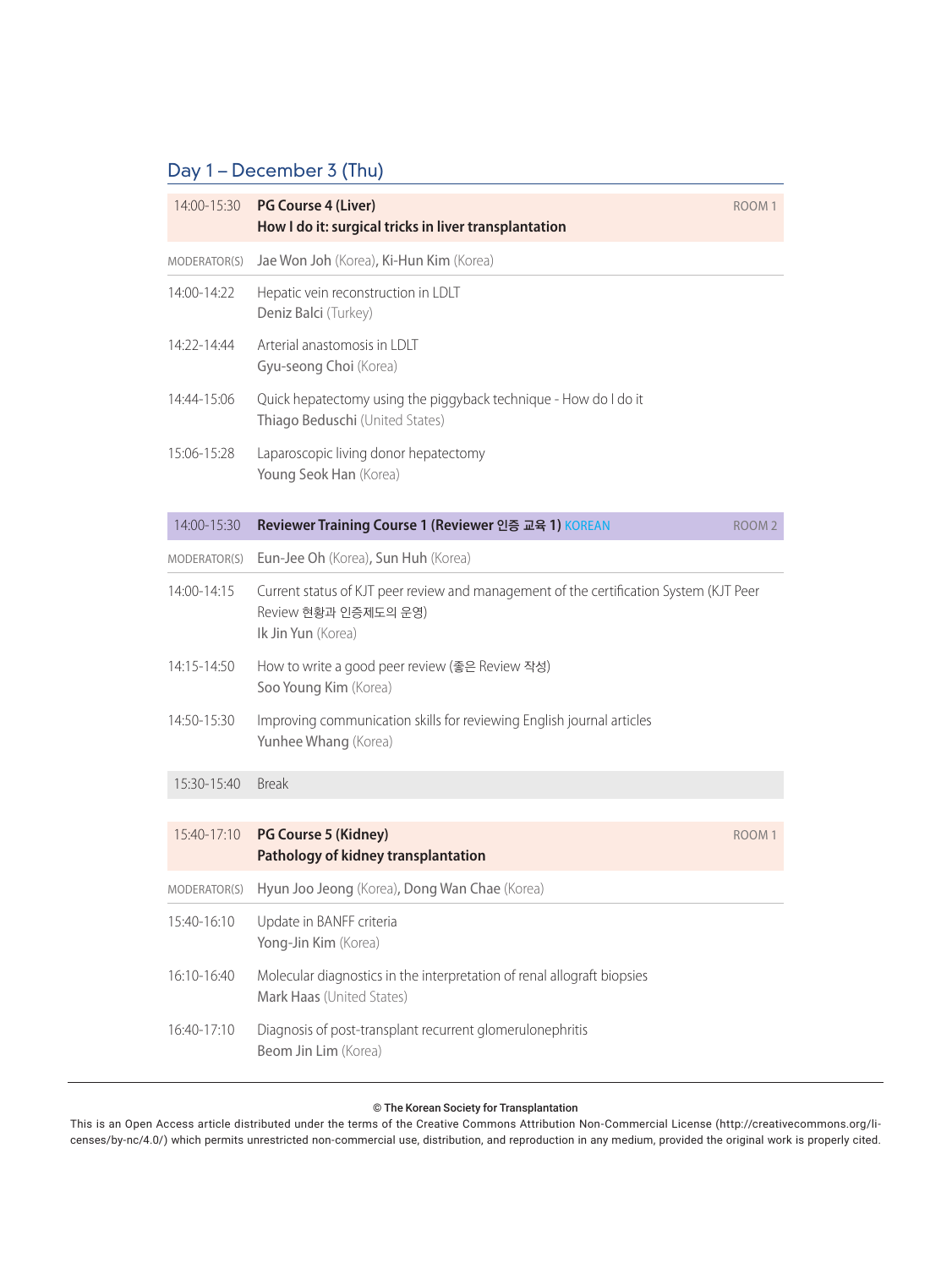# Day 1 – December 3 (Thu)

17:10-17:20 Break

| 15:40-17:10   | Reviewer Training Course 2 (Reviewer 인증 교육 2) KOREAN                                                                                                                 | ROOM <sub>2</sub> |
|---------------|----------------------------------------------------------------------------------------------------------------------------------------------------------------------|-------------------|
| MODERATOR(S)  | Ik Jin Yun (Korea), Shin Hwang (Korea)                                                                                                                               |                   |
| 15:40-16:24   | Review practice (Review 실습)<br>Sun Huh (Korea)                                                                                                                       |                   |
| 16:24-16:47   | What manuscript editors expect from reviewers (원고편집인이 Reviewer에게 바라는 점)<br>Hye Min Cho (Korea)                                                                       |                   |
| $16:47-17:10$ | Certification examination (인증 평가)<br>Ik Jin Yun (Korea)                                                                                                              |                   |
|               | *Please download the files in advance to participate in 'Review practice (Review 실습)'<br>lecture at the Notice of ATW 2020 online platform. (www.atweek.cf-air.com). |                   |
| $17:10-17:20$ | <b>Break</b>                                                                                                                                                         |                   |
|               |                                                                                                                                                                      |                   |
| 17:20-18:20   | <b>Opening Symposium</b>                                                                                                                                             | ROOM <sub>1</sub> |
| MODERATOR(S)  | Jongwon Ha (Korea)                                                                                                                                                   |                   |
| 17:20-17:30   | Opening remarks<br>Suk-Koo Lee (Korea)                                                                                                                               |                   |
| 17:30-18:00   | Strategy for post-pandemic society<br>Yun-Chul Hong (Korea)                                                                                                          |                   |
| 18:00-18:20   | Opening performance - The Sound of Life Choir                                                                                                                        |                   |
| 18:20-18:30   | <b>Break</b>                                                                                                                                                         |                   |
|               |                                                                                                                                                                      |                   |
| 18:30-19:30   | <b>KST Board Meeting</b>                                                                                                                                             | ROOM <sub>1</sub> |

#### © The Korean Society for Transplantation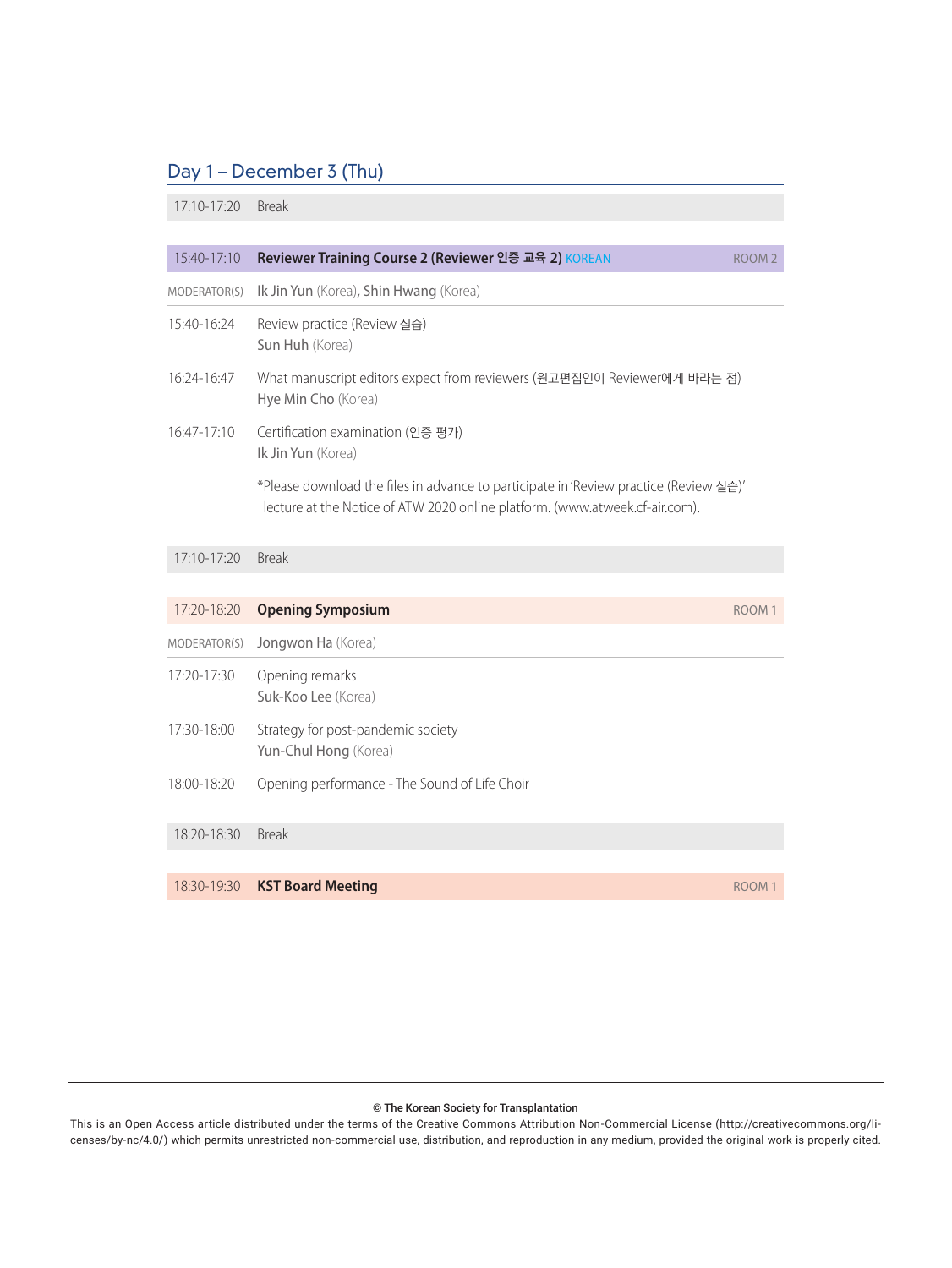| 09:00-09:50  | <b>Plenary Session 1</b>                                                                                           | ROOM <sub>1</sub> |
|--------------|--------------------------------------------------------------------------------------------------------------------|-------------------|
| MODERATOR(S) | Jongwon Ha (Korea)                                                                                                 |                   |
| 09:00-09:50  | Changes of the immune system in aging require modifications in immunosuppression<br>Stefan Tullius (United States) |                   |
| 09:50-09:55  | <b>Break</b>                                                                                                       |                   |
| 09:55-10:55  | <b>COVID-19 Session</b><br>In the middle of COVID-19 pandemic: transplant should be continued                      | ROOM <sub>1</sub> |
| MODERATOR(S) | Sang II Kim (Korea)                                                                                                |                   |
| 09:55-10:15  | Immunological understanding of COVID-19<br>Eui-Cheol Shin (Korea)                                                  |                   |
| 10:15-10:35  | Infection control in pre-and post-transplant periods: facility, clinicians, and patients<br>Kyungmin Huh (Korea)   |                   |
| 10:35-10:55  | Preparedness in transplant field during COVID era<br>Juhan Lee (Korea)                                             |                   |
| 10:55-11:00  | <b>Break</b>                                                                                                       |                   |
| 11:00-12:00  | <b>Special Session</b>                                                                                             | ROOM <sub>1</sub> |
|              | <b>Adapting to the new normal</b>                                                                                  |                   |
| MODERATOR(S) | Soon-il Kim (Korea), Young Tae Kim (Korea)                                                                         |                   |
| 11:00-11:20  | Emerging infectious diseases: global situation and key characteristics<br>Young Kyung Yoon (Korea)                 |                   |
| 11:20-11:40  | Healthcare mega trend 1: social and economic aspect<br>Chiweon Kim (Korea)                                         |                   |
| 11:40-12:00  | Healthcare mega trend 2: new technology<br>KyungWoo Park (Korea)                                                   |                   |
| 12:00-12:05  | <b>Break</b>                                                                                                       |                   |
| 12:05-13:05  | <b>Industry Symposium 2 (Astellas)</b>                                                                             | ROOM <sub>1</sub> |
| MODERATOR(S) | Jongwon Ha (Korea), Jong Soo Lee (Korea)                                                                           |                   |
| 12:05-12:45  | Optimal Level of Tacrolimus in Kidney Transplantation<br>Jang-Hee Cho (Korea)                                      |                   |

#### © The Korean Society for Transplantation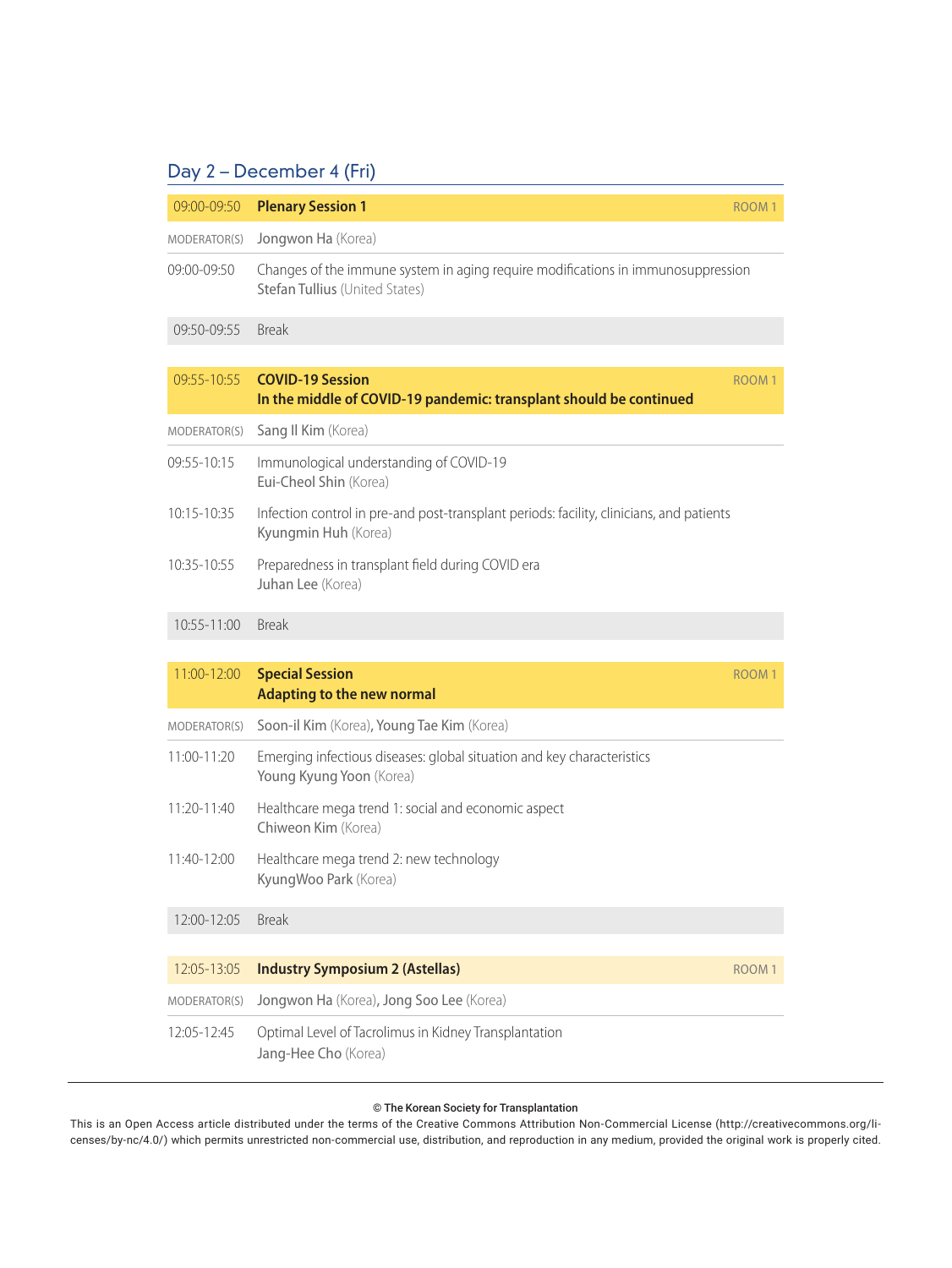13:05-13:10 Break

| 13:10-14:40  | <b>Concurrent Symposium 1 (Kidney)</b><br>New trials in the field of kidney transplantation                               | ROOM <sub>1</sub> |
|--------------|---------------------------------------------------------------------------------------------------------------------------|-------------------|
| MODERATOR(S) | Jaeseok Yang (Korea), Kyu Ha Huh (Korea)                                                                                  |                   |
| 13:10-13:40  | Biomarkers for tolerance induction in kidney transplantation<br>Sangho Lee (Korea)                                        |                   |
| 13:40-14:10  | CAR-Treg-based therapy in transplantation<br>Megan Levings (Canada)                                                       |                   |
| 14:10-14:40  | Inducing transient mixed chimerism for allograft survival without maintenance<br>immunosuppression<br>Kyo Won Lee (Korea) |                   |
| 13:10-14:40  | <b>Concurrent Symposium 2 (Lung)</b><br><b>Early post-lung transplant care</b>                                            | ROOM <sub>2</sub> |
| MODERATOR(S) | Do Hyung Kim (Korea), Moo Suk Park (Korea)                                                                                |                   |
| 13:10-13:35  | Primary graft dysfunction<br>Young-Jae Cho (Korea)                                                                        |                   |
| 13:35-14:00  | Acute lung transplant rejection<br>Alice Lee Gray (United States)                                                         |                   |
| 14:00-14:25  | Airway problems in lung transplantation<br>Sehoon Choi (Korea)                                                            |                   |
| 14:25-14:40  | Panel Discussion<br>Sun Mi Choi (Korea), Woo Hyun Cho (Korea), Sung-Hoon Park (Korea)                                     |                   |
| 13:10-14:40  | <b>Concurrent Symposium 3 (Liver)</b><br>Updates in management protocol: This is an actual protocol of our center         | ROOM <sub>3</sub> |
| MODERATOR(S) | Hee Jung Wang (Korea), Deok-bog Moon (Korea)                                                                              |                   |
| 13:10-13:28  | ABOi LT: routine preparation and management in special situation<br>Gi-Won Song (Korea)                                   |                   |
| 13:28-13:46  | Post-transplant immunosuppression: routine protocol and special consideration<br>Toshimi Kaido (Japan)                    |                   |

#### © The Korean Society for Transplantation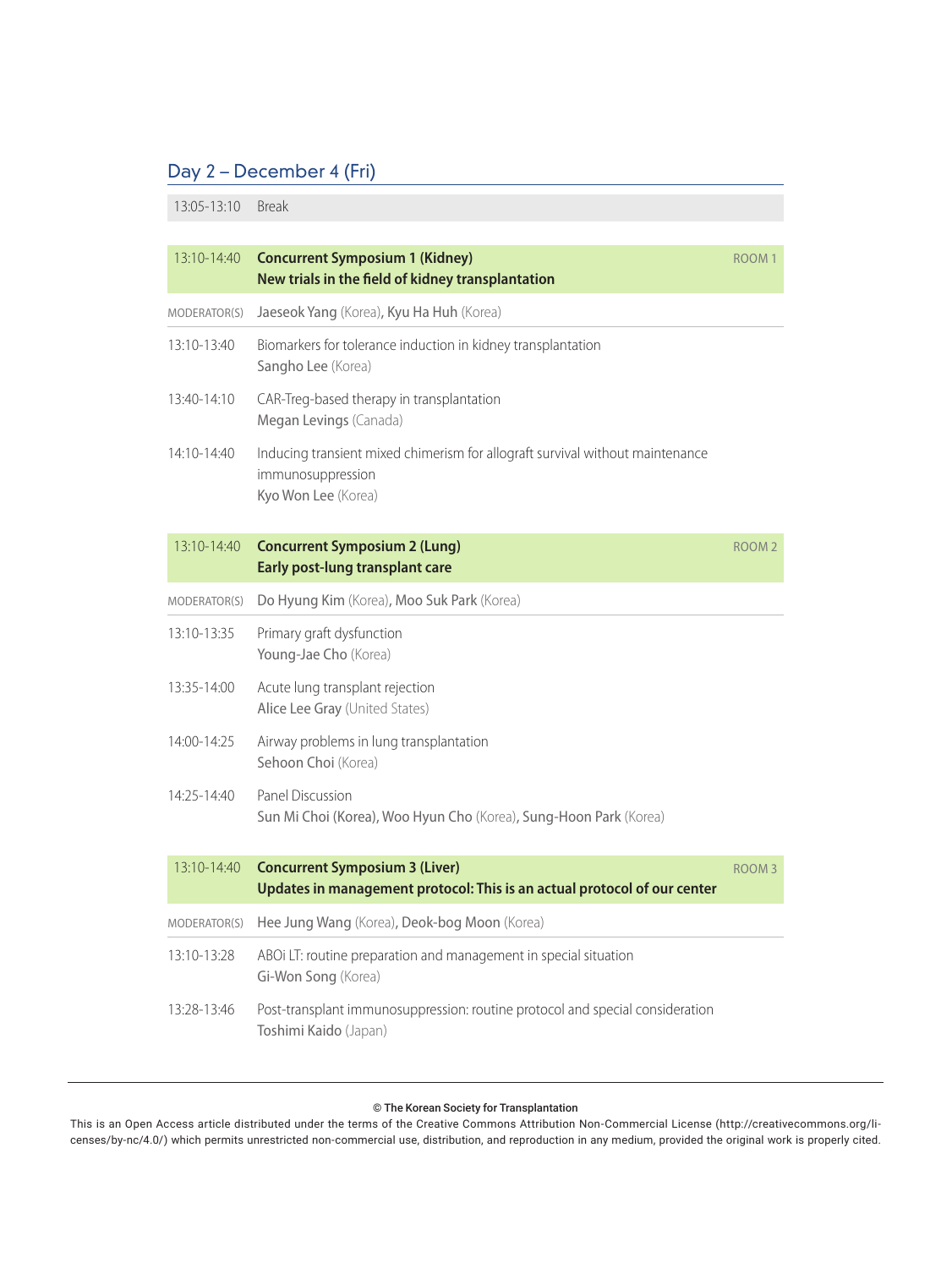| 13:46-14:04 | Prophylaxis and management of post-transplant infections<br>Albert Chan (Hong Kong)       |
|-------------|-------------------------------------------------------------------------------------------|
| 14:04-14:22 | Long-term medical care & cancer surveillance of the recipient<br><b>Geun Hong (Korea)</b> |
| 14:22-14:40 | Long-term follow-up and support for the living donor<br>Prashant Bhangui (India)          |

#### 14:40-14:50 Break

| 14:50-15:50  | <b>Oral Presentation 1 (Kidney1)</b><br>ROOM <sub>1</sub>                                                                                                                                                                     |  |
|--------------|-------------------------------------------------------------------------------------------------------------------------------------------------------------------------------------------------------------------------------|--|
| MODERATOR(S) | Joong Kyung Kim (Korea), Cheol Woong Jung (Korea)                                                                                                                                                                             |  |
| 14:50-15:02  | Impact of treatment of subclinical rejection at 2-weeks after kidney transplantation,<br>compared by analysis of 1-year histologic outcomes<br>Okjoo Lee (Korea)                                                              |  |
| 15:02-15:14  | Impact of donor kidney weight to recipient body weight ratio on long-term graft outcomes<br>in live donor kidney transplantation<br>Juhan Lee (Korea)                                                                         |  |
| 15:14-15:26  | Impact of kidney and recipient weight incompatibility on the allograft outcomes in kidney<br>transplant recipients with pre-transplant diabetes mellitus: a Single Center Retrospective<br>Cohort Study<br>Yohan Park (Korea) |  |
| 15:26-15:38  | Combined impact of pre-sensitization and delayed graft function on the development of<br>allograft rejection in deceased donor kidney transplantation: nationwide cohort study<br>Hanbi Lee (Korea)                           |  |
| 14:50-15:50  | <b>Oral Presentation 2 (Thoracic)</b><br>ROOM <sub>2</sub>                                                                                                                                                                    |  |
| MODERATOR(S) | Jin Gu Lee (Korea), Hyun-Jai Cho (Korea)                                                                                                                                                                                      |  |
| 14:50-15:02  | Performance changes following the revision of organ allocation system of lung transplant:<br>analysis of Korean Network for Organ Sharing (KONOS) data<br>Sung Kwang Lee (Korea)                                              |  |
| 15:02-15:14  | Postop pulmonary artery stenosis in lung transplantation recipients; Review of case series<br>Seung Hyun Yong (Korea)                                                                                                         |  |
| 15:14-15:26  | Low 25-OH Vitamin D level are associated with increased post-operative acute kidney injury,<br>broch pleural fistula after lung transplantation<br>NamEun Kim (Korea)                                                         |  |

#### © The Korean Society for Transplantation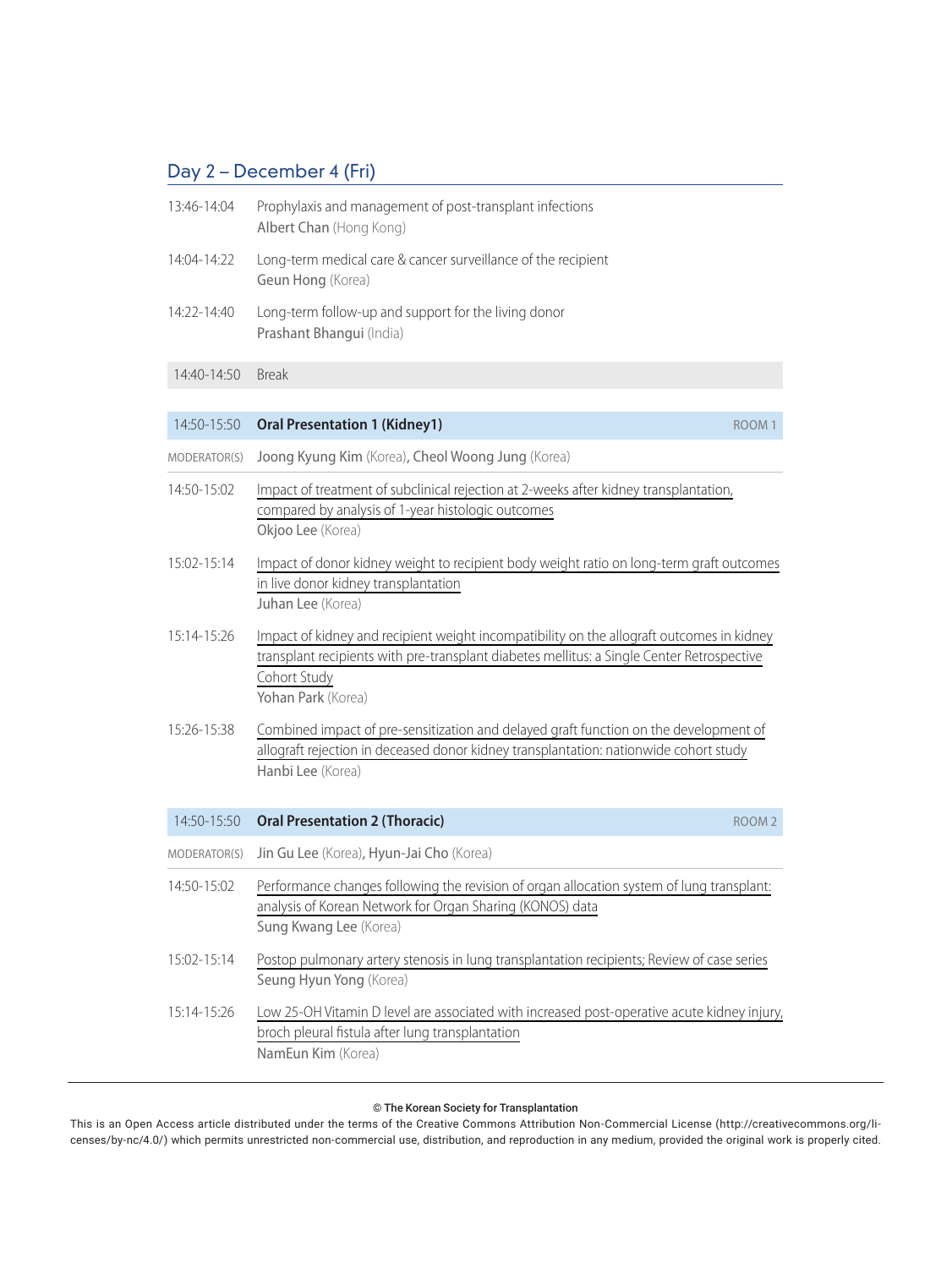15:26-15:38 Incidence, characteristics and outcome of post-heart transplant malignancy Jong-Chan Youn (Korea)

|                 | 14:50-15:50 Oral Presentation 3 (Liver1)<br>ROOM <sub>3</sub>                                                                                                                                      |  |
|-----------------|----------------------------------------------------------------------------------------------------------------------------------------------------------------------------------------------------|--|
| MODERATOR(S)    | Jong Man Kim (Korea)                                                                                                                                                                               |  |
| 14:50-15:02     | Preoperative prediction score of hepatocellular carcinoma recurrence in living donor liver<br>transplantation: Validation of SNAPP score Developed at Asan Medical Center<br>Seok-Hwan Kim (Korea) |  |
| $15:02 - 15:14$ | Renal safety of tenofovir disoproxil fumarate and entecavir in liver transplant patients:<br>a nationwide Korean registry study<br>Juhan Lee (Korea)                                               |  |
| $15:14 - 15:26$ | Safety and efficacy of conversion to once-daily tacrolimus from twice-daily tacrolimus in<br>pediatric liver transplant recipients<br>Sung Hyo An (Korea)                                          |  |
| 15:26-15:38     | Liver stiffness measurement and outcomes of living donor liver transplantation<br>Sang Jin Kim (Korea)                                                                                             |  |
| 15:38-15:50     | Clinical analysis of the prognosis after receiving a liver graft that abandoned transplantation<br>due to poor graft conditions in the centers allocated as a priority<br>Ho Joong Choi (Korea)    |  |
| 15:50-16:00     | <b>Break</b>                                                                                                                                                                                       |  |

#### © The Korean Society for Transplantation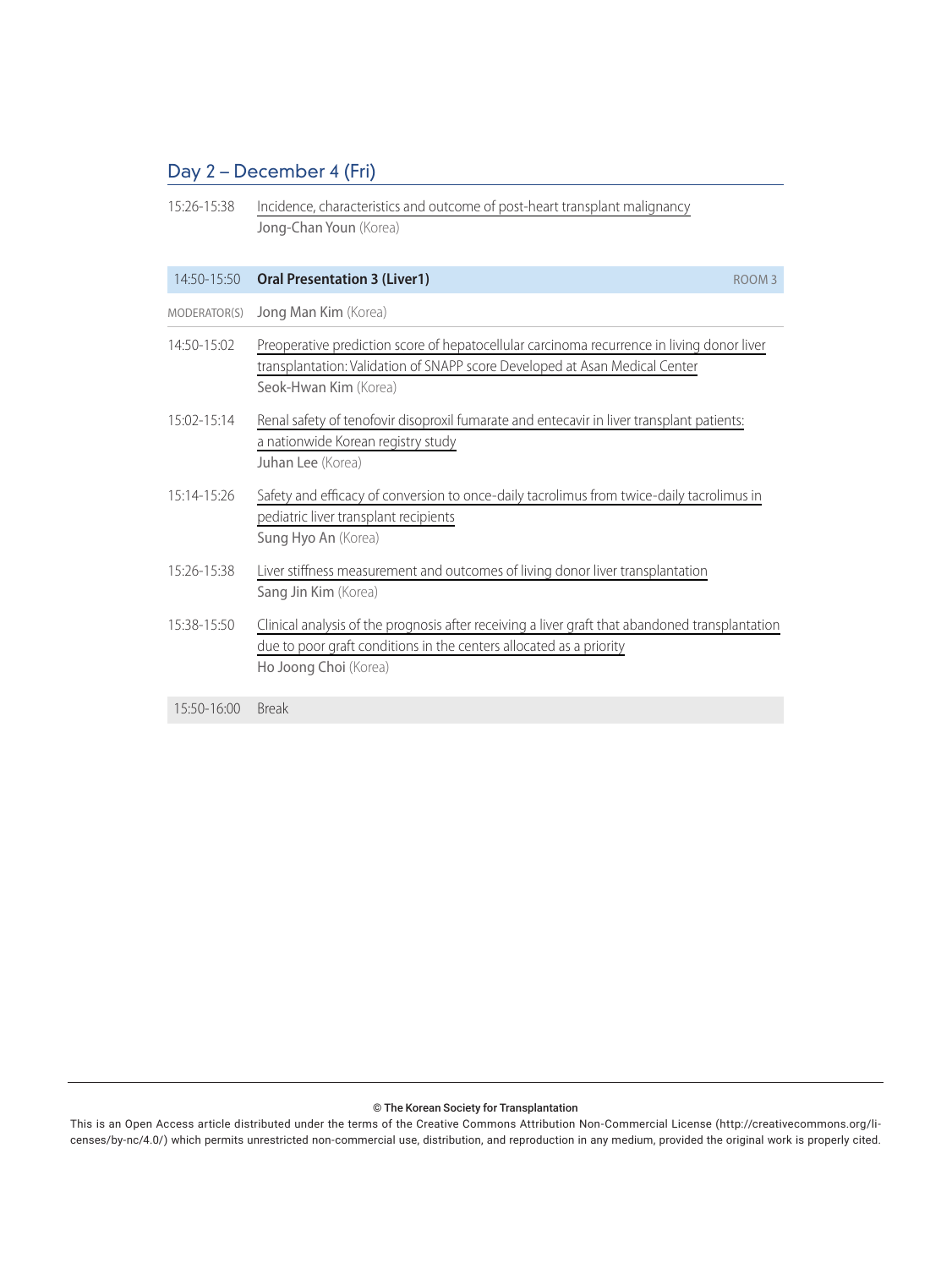| 16:00-17:30     | <b>Concurrent Symposium 4 (Kidney)</b><br>More expanding donor pool                                  | ROOM <sub>1</sub> |
|-----------------|------------------------------------------------------------------------------------------------------|-------------------|
| MODERATOR(S)    | Chang-kwon Oh (Korea), Yeong Hoon Kim (Korea)                                                        |                   |
| 16:00-16:30     | Elderly donor : Is it acceptable?<br>Myung-Gyu Kim (Korea)                                           |                   |
| 16:30-17:00     | Kidney donors with viral infections - HIV, HCV, and HBV<br>Daniel Tak Mao Chan (Hong Kong)           |                   |
| 17:00-17:30     | Donors with history of malignancy or concurrent small RCC<br>Sangil Min (Korea)                      |                   |
| 16:00-17:30     | <b>Concurrent Symposium 5 (Heart)</b><br><b>Controversies and advances in heart transplantation</b>  | ROOM <sub>2</sub> |
| MODERATOR(S)    | Eun-Seok Jeon (Korea), Hae-Young Lee (Korea)                                                         |                   |
| 16:00-16:25     | What is the optimal donor heart management?<br>Sung-Ho Jung (Korea)                                  |                   |
| 16:25-16:50     | What is the optimal approach to sensitized patients?<br>Jon Kobashigawa (United States)              |                   |
| 16:50-17:15     | What is the optimal immunosuppression in heart transplant?<br>Jong-Chan Youn (Korea)                 |                   |
| $17:15 - 17:18$ | Panel Discussion<br>In-Cheol Kim (Korea)                                                             |                   |
| 17:18-17:21     | Panel Discussion<br>Jaewon Oh (Korea)                                                                |                   |
| 17:21-17:24     | Panel Discussion<br>Woo Sung Jang (Korea)                                                            |                   |
| 17:24-17:30     | Q&A                                                                                                  |                   |
| 16:00-17:30     | <b>Concurrent Symposium 6 (Liver)</b><br><b>COVID-19 and liver transplantation</b>                   | ROOM <sub>3</sub> |
| MODERATOR(S)    | Myoung Soo Kim (Korea), Dong-sik Kim (Korea)                                                         |                   |
| 16:00-16:18     | COVID-19: Impact on patients with chronic liver disease and liver cancer<br>Marina Berenguer (Spain) |                   |

#### © The Korean Society for Transplantation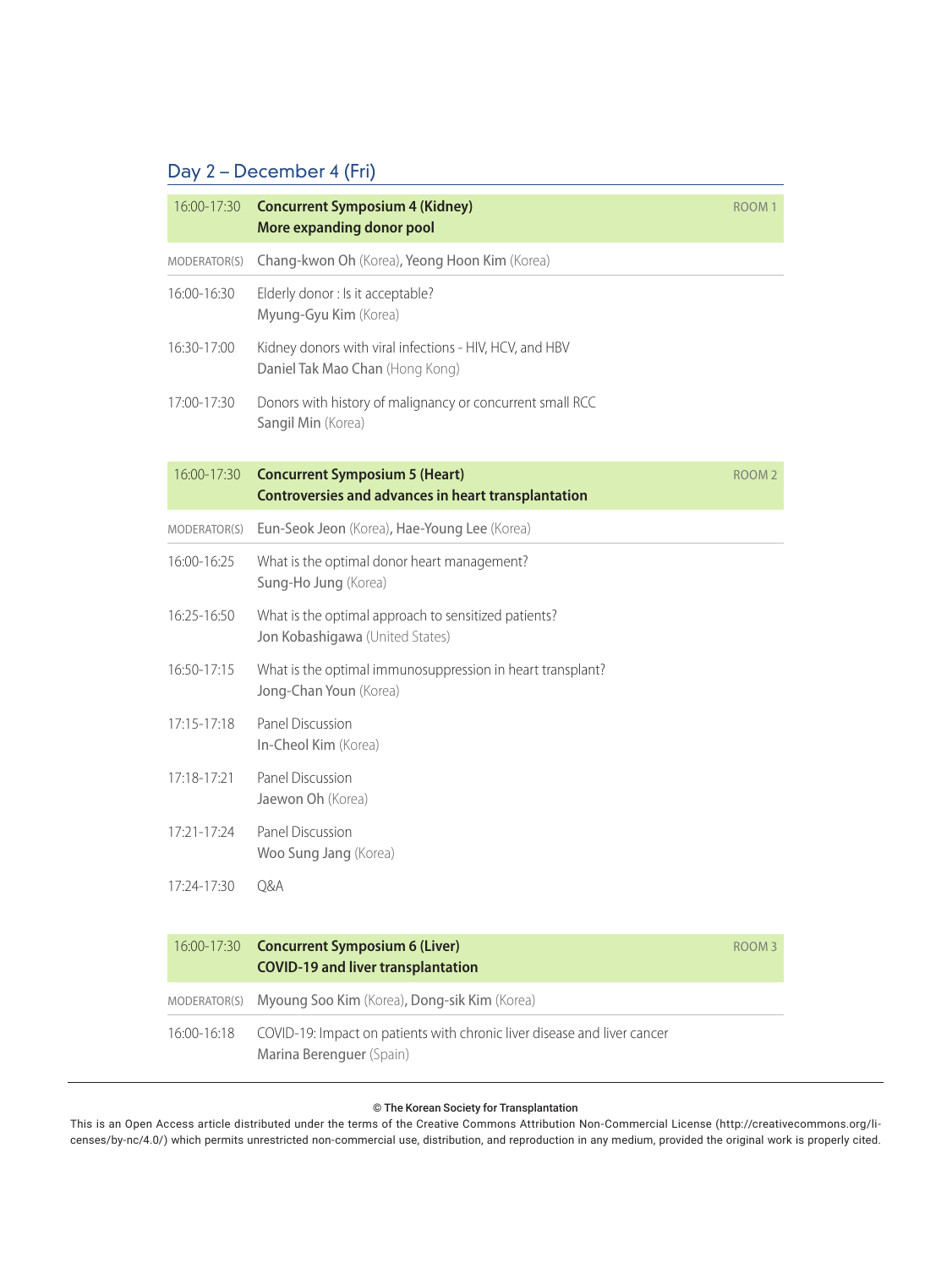| $16.18 - 16.36$ | Considerations for DDLT at the time of COVID-19<br>Varvara A. Kirchner (United States) |
|-----------------|----------------------------------------------------------------------------------------|
| 16:36-16:54     | Considerations for LDLT at the time of COVID-19<br>Joo Dong Kim (Korea)                |
| 16:54-17:12     | COVID-19: Epidemiology, Prevention and Treatment<br>Michael G Ison (United States)     |
| 17:12-17:30     | COVID-19: Regulation and oversight<br>David C Mulligan (United States)                 |

17:40-18:30 **KST General Assembly ROOM 1** 

© The Korean Society for Transplantation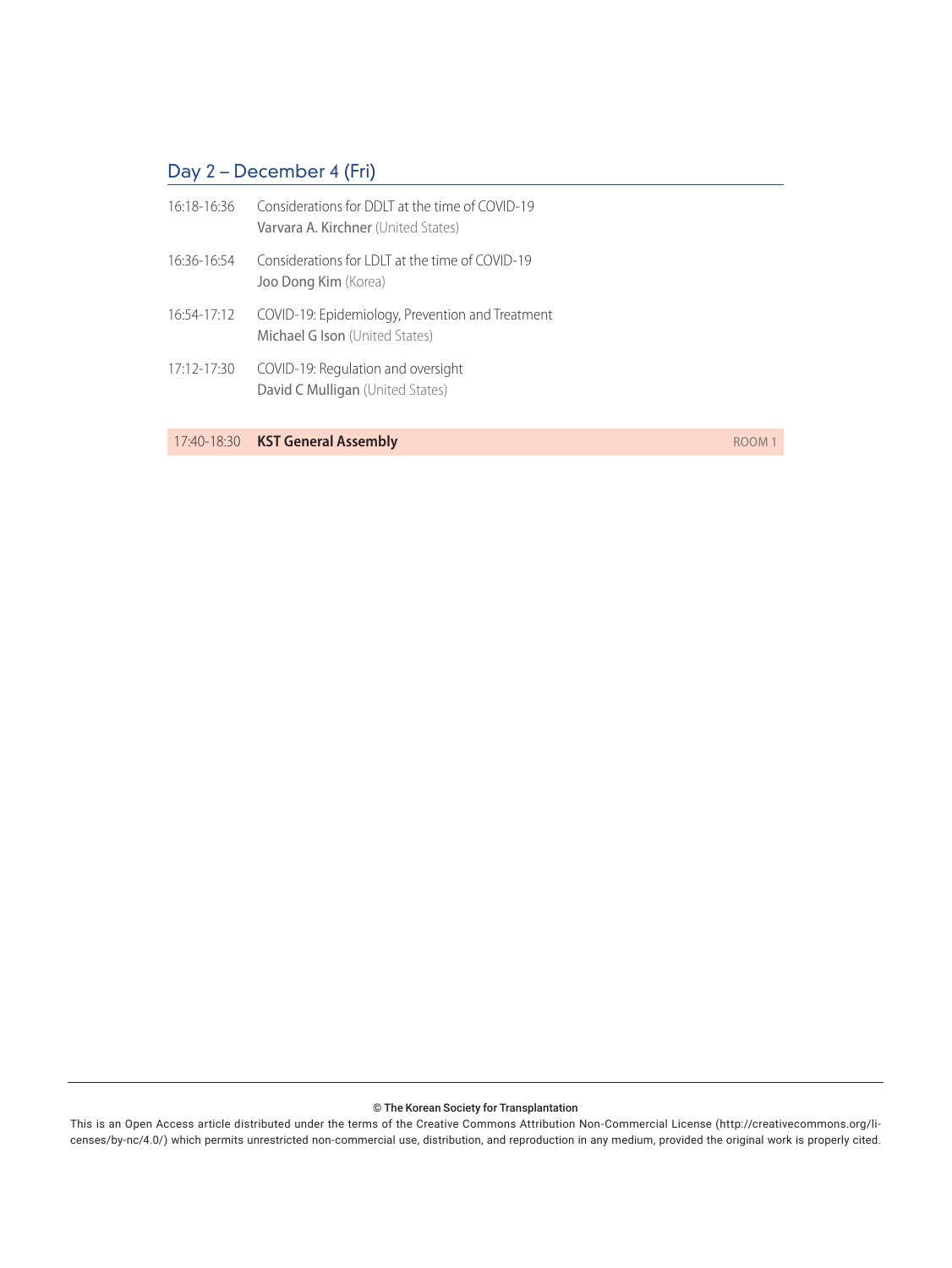| 09:00-10:30     | <b>Concurrent Symposium 7 (Kidney)</b><br>Problem solving cases in kidney transplantation                                              | ROOM <sub>1</sub> |
|-----------------|----------------------------------------------------------------------------------------------------------------------------------------|-------------------|
| MODERATOR(S)    | Chul Woo Yang (Korea), Jong Soo Lee (Korea)                                                                                            |                   |
| 09:00-09:15     | Differential diagnosis and evaluation of TMA in KT recipient<br>Byung Ha Chung (Korea)                                                 |                   |
| 09:15-09:20     | Differential diagnosis and evaluation of TMA in KT recipient<br>Yeong-Jin Choi (Korea)                                                 |                   |
| $09:20 - 09:40$ | Panel Discussion<br>Hideki Ishida (Japan), Beom Seok Kim (Korea), Hye Ryeon Jang (Korea)                                               |                   |
| 09:40-09:45     | Q&A                                                                                                                                    |                   |
| 09:45-10:00     | Not all recurrences are glomerular diseases<br>Hajeong Lee (Korea)                                                                     |                   |
| $10:00 - 10:05$ | Not all recurrences are glomerular diseases<br>Kyung Cheol Moon (Korea)                                                                |                   |
| 10:05-10:25     | Panel Discussion<br>Natavudh Townamchai (Thailand), Hyo Sang Kim (Korea), Jang Hee Cho (Korea)                                         |                   |
| 10:25-10:30     | Q&A                                                                                                                                    |                   |
| 09:00-10:30     | <b>KOTRY Joint Session</b>                                                                                                             | ROOM <sub>2</sub> |
| MODERATOR(S)    | Cuire Ahn (Korea), Myoung Soo Kim (Korea)                                                                                              |                   |
| 09:00-09:30     | Transplantation genome-wide association study using Korea Biobank Array<br>Young Jin Kim (Korea)                                       |                   |
| 09:30-10:00     | Preliminary results of genomic study using KOTRY genetic samples<br>Jong Cheol Jeong (Korea)                                           |                   |
| $10:00 - 10:30$ | OVID-19 Pandemic in Asia: Opportunities to come together for the Asian Transplantation<br>Registry<br>Terence Kee Yi Shern (Singapore) |                   |
| 09:00-10:30     | <b>Concurrent Symposium 8 (Basic)</b><br><b>Tregs in transplantation</b>                                                               | ROOM <sub>3</sub> |
| MODERATOR(S)    | Jaeseok Yang (Korea)                                                                                                                   |                   |
| 09:00-09:22     | Homeobox protein Hhex negatively regulates Treg cells by inhibiting Foxp3 expression and<br>function<br>Gap Ryol Lee (Korea)           |                   |

#### © The Korean Society for Transplantation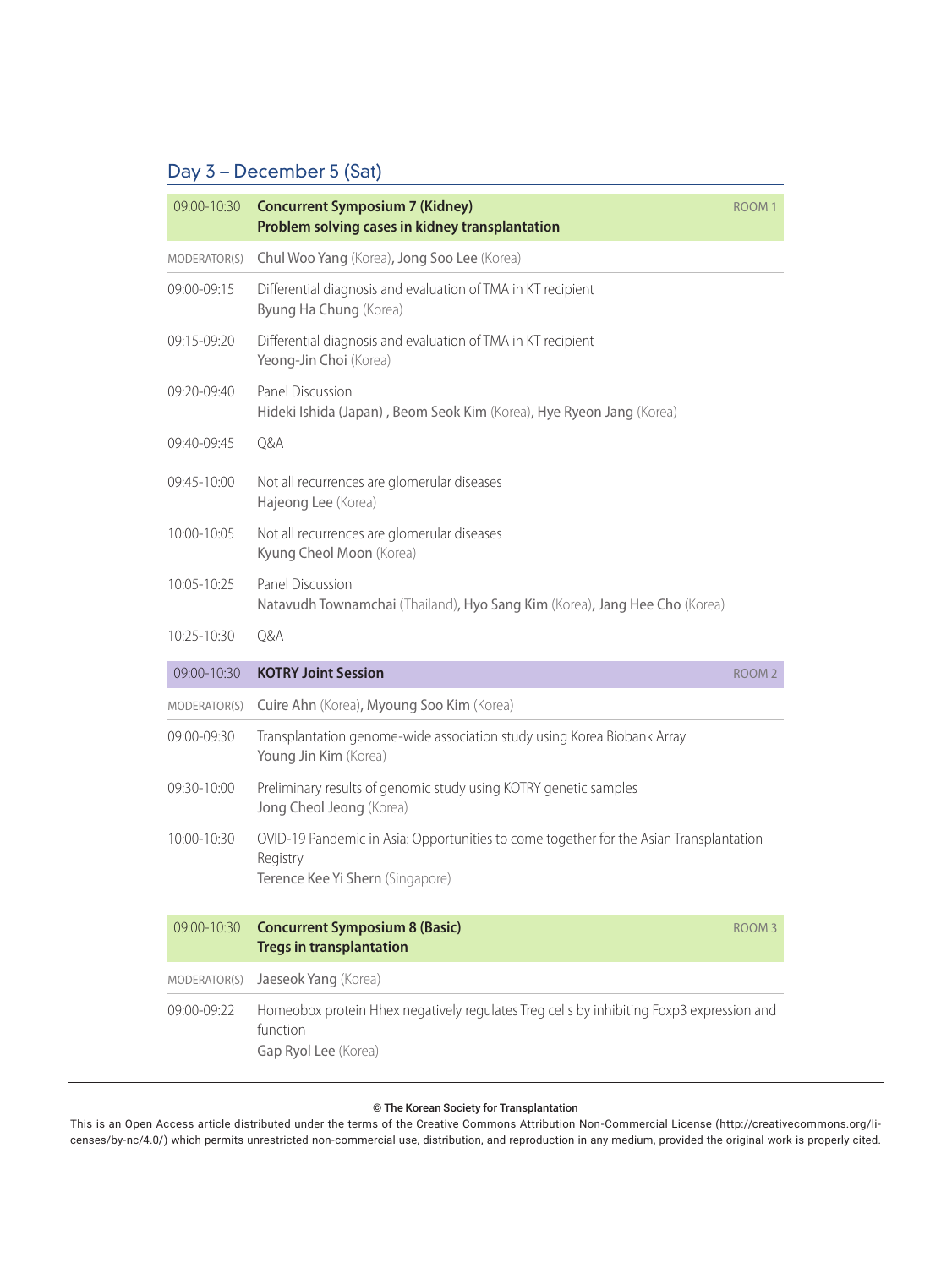| 09:22-09:44  | Clinical application of IL-10 producing regulatory cells<br>Silvia Gregori (Italy)                           |                   |
|--------------|--------------------------------------------------------------------------------------------------------------|-------------------|
| 09:44-10:06  | Treg therapy to enable allo-transplantation<br>Yong Chan Kim (United States)                                 |                   |
| 10:06-10:28  | Activation of mevalonate pathway via LKB1 is essential for stability of Treg cells<br>Jae-Hoon Chang (Korea) |                   |
| 10:30-10:40  | <b>Break</b>                                                                                                 |                   |
|              |                                                                                                              |                   |
| 10:40-12:10  | <b>Concurrent Symposium 9 (Pancreas/ Islet)</b><br><b>Practical points of pancreas transplantation</b>       | ROOM <sub>1</sub> |
| MODERATOR(S) | Samuel Lee (Korea), Jae Berm Park (Korea)                                                                    |                   |
| 10:40-11:10  | Indications for pancreas transplantation<br>Hye Seung Jung (Korea)                                           |                   |
| 11:10-11:40  | Induction and maintenance immunosuppression for pancreas transplantation<br>Sung Shin (Korea)                |                   |
| 11:40-12:10  | Monitoring and treatment for pancreas allograft rejection<br>Raja Kandaswamy (United States)                 |                   |
| 10:40-12:10  | <b>Concurrent Symposium 10 (Liver)</b><br>Liver immunology in liver transplantation                          | ROOM <sub>2</sub> |
| MODERATOR(S) | Kyung Suk Suh (Korea), Hee Chul Yu (Korea)                                                                   |                   |
| 10:40-11:02  | Current view on rejection pathology<br>Hyo Jeong Kang (Korea)                                                |                   |
| 11:02-11:24  | Update protocol of acute cellular rejection in liver transplantation<br>Eleonora De Martin (France)          |                   |
| 11:24-11:46  | Challenge to ABO blood type barrier in living donor liver transplantation<br>Hiroto Egawa (Japan)            |                   |
| 11:46-12:08  | The role of donor specific antibody in liver transplant<br>Dong Jin Joo (Korea)                              |                   |

#### © The Korean Society for Transplantation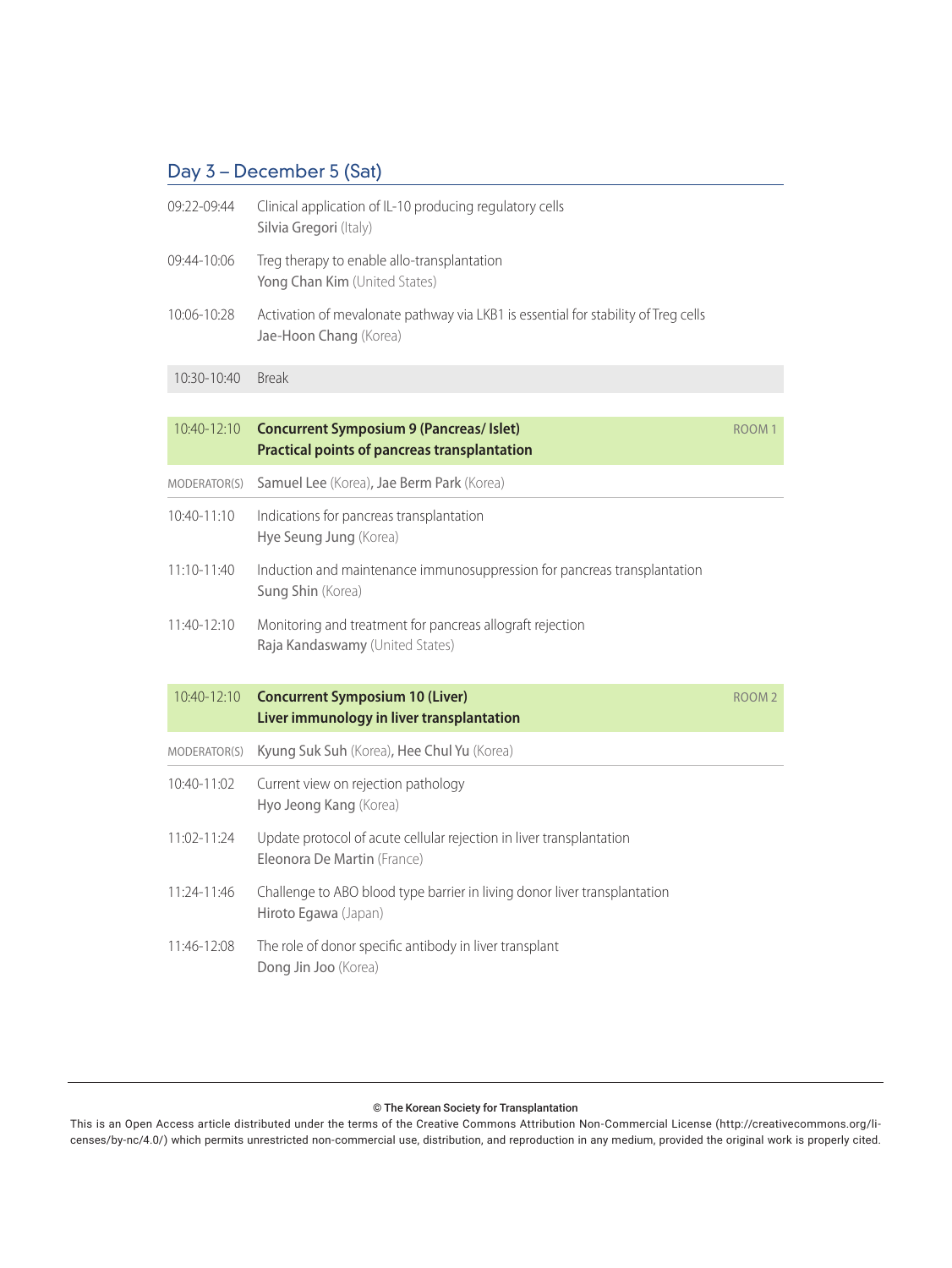| 10:40-11:30     | <b>Concurrent Symposium 11 (Pediatric)-1</b><br>Living donors under the age of 19                                                                                          | ROOM <sub>3</sub> |
|-----------------|----------------------------------------------------------------------------------------------------------------------------------------------------------------------------|-------------------|
| MODERATOR(S)    | Kyung Mo Kim (Korea), Kwang-Woong Lee (Korea) KOREAN                                                                                                                       |                   |
| $10:40-10:50$   | Organ donation of living donors under the age of 19<br>Jong Man Kim (Korea)                                                                                                |                   |
| 10:50-11:00     | Mental health problem on young donors long-term problem after donation under 19<br>Seockhoon Chung (Korea)                                                                 |                   |
| 11:00-11:10     | People's attitudes toward to live organ donation of minors; Korean Survey<br>YoungRok Choi (Korea)                                                                         |                   |
| 11:10-11:30     | Panel Discussion<br>Ik Jin Yun (Korea), Dong-Sik Kim (Korea), Seo Hyeong Kim (Korea),<br>Dae-Cheong Ha (Korea), Sangil Min (Korea), Min Hyun Cho (Korea)                   |                   |
| 11:30-11:40     | <b>Break</b>                                                                                                                                                               |                   |
|                 |                                                                                                                                                                            |                   |
| 11:40-12:10     | <b>Concurrent Symposium 11 (Pediatric)-2</b><br>Update in pediatric transplantation                                                                                        | <b>ROOM3</b>      |
| MODERATOR(S)    | Myoung Soo Kim (Korea) ENGLISH                                                                                                                                             |                   |
| 11:40-12:10     | De novo cancer & PTLD after pediatric transplantation; surveillance, prophylaxis,<br>management<br>Hee Gyung Kang (Korea)                                                  |                   |
| 12:10-12:15     | <b>Break</b>                                                                                                                                                               |                   |
| 12:15-13:15     |                                                                                                                                                                            | ROOM <sup>®</sup> |
|                 | <b>Industry Symposium 3 (Sanofi)</b>                                                                                                                                       |                   |
| MODERATOR(S)    | Jong Soo Lee (Korea)                                                                                                                                                       |                   |
| 12:15-13:00     | Precision medicine in kidney transplantation<br>Sung Shin (Korea)                                                                                                          |                   |
| 13:15-13:20     | <b>Break</b>                                                                                                                                                               |                   |
| 13:20-14:20     | <b>Oral Presentation 4 (Kidney2)</b>                                                                                                                                       |                   |
|                 |                                                                                                                                                                            | ROOM <sub>1</sub> |
| MODERATOR(S)    | Ik Jin Yun (Korea), Sik Lee (Korea)                                                                                                                                        |                   |
| $13:20 - 13:32$ | Human leukocyte antigen-DR/DQ eplet mismatch analysis for primary alloimmune risk<br>stratification of non-sensitized kidney transplant recipients<br>Hyeyoung Lee (Korea) |                   |

#### © The Korean Society for Transplantation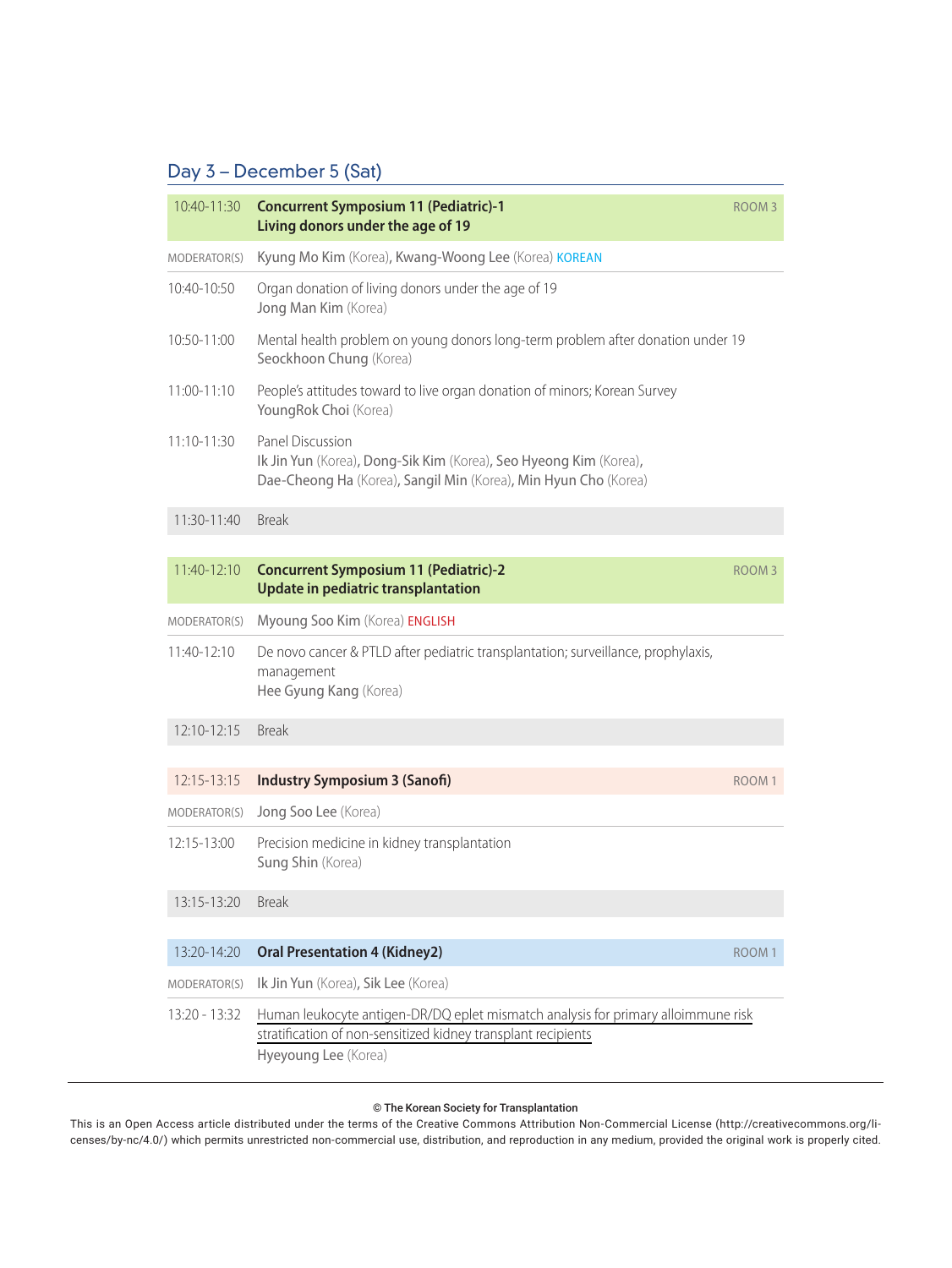| $13:32 - 13:44$ | Pure T-cell-mediated rejection following kidney transplant according to the response to |
|-----------------|-----------------------------------------------------------------------------------------|
|                 | treatment in the era of antibody-mediated rejection                                     |
|                 | Hyunwook Kwon (Korea)                                                                   |

- 13:44-13:56 The effect of hyperfiltration mechanism on kidney function in Living-Donor Kidney Transplantation in Cipto Mangunkusumo Hospital, Jakarta, Indonesia: Study on renal arterial resistive Index, Urinary VEGF, NGAL and Heparan Sulfate Maruhum Bonar Marbun (Indonesia)
- 13:56-14:08 Comparison of different induction dosing of CD3+ cell count based anti-thymocyte globulin for deceased donor kidney transplantation (Single center experience)

Joon Seok Oh (Korea)

| $13:20 - 14:20$ | <b>Oral Presentation 5 (Liver2)</b>                                                                                                                                           | ROOM <sub>2</sub> |
|-----------------|-------------------------------------------------------------------------------------------------------------------------------------------------------------------------------|-------------------|
| MODERATOR(S)    | Nam-Joon Yi (Korea), Young-kyoung You (Korea)                                                                                                                                 |                   |
| 13:20-13:32     | Single center experience of hepatic artery reconstruction during living donor liver<br>transplantation: microscope versus surgical loupe.<br>Changho Seo (Korea)              |                   |
| 13:32-13:44     | Impact of extended living donor criteria on donor safety in living donor liver transplantation<br>Joo Dong Kim (Korea)                                                        |                   |
| 13:44-13:56     | Difficulty scoring system of Pure laparoscopic donor right hemihepatectomy<br>Jeong-Moo Lee (Korea)                                                                           |                   |
| 13:56-14:08     | Vascular reconstruction and long-term outcome of living domino liver transplantation in<br>children<br>Seiichi Shimizu (Japan)                                                |                   |
| 14:08-14:20     | Venous outflow congestion is related to poor recurrence-free survival of living donor liver<br>transplantation recipients with hepatocellular carcinoma<br>Jinsoo Rhu (Korea) |                   |
| 13:20-14:50     | <b>Concurrent Symposium 12 (Coordinator) KOREAN</b>                                                                                                                           | ROOM <sub>3</sub> |
| MODERATOR(S)    | Hea Seon Ha (Korea), Seung Heui Hong (Korea)                                                                                                                                  |                   |
| 13:20-13:50     | Professionalism of organ transplant coordinators as nursing professionals<br>Sunyoung Son (Korea)                                                                             |                   |
| 13:50-14:20     | Directions for specialization and career management of organ transplant coordinators<br>Hyung Sook Kim (Korea)                                                                |                   |

#### © The Korean Society for Transplantation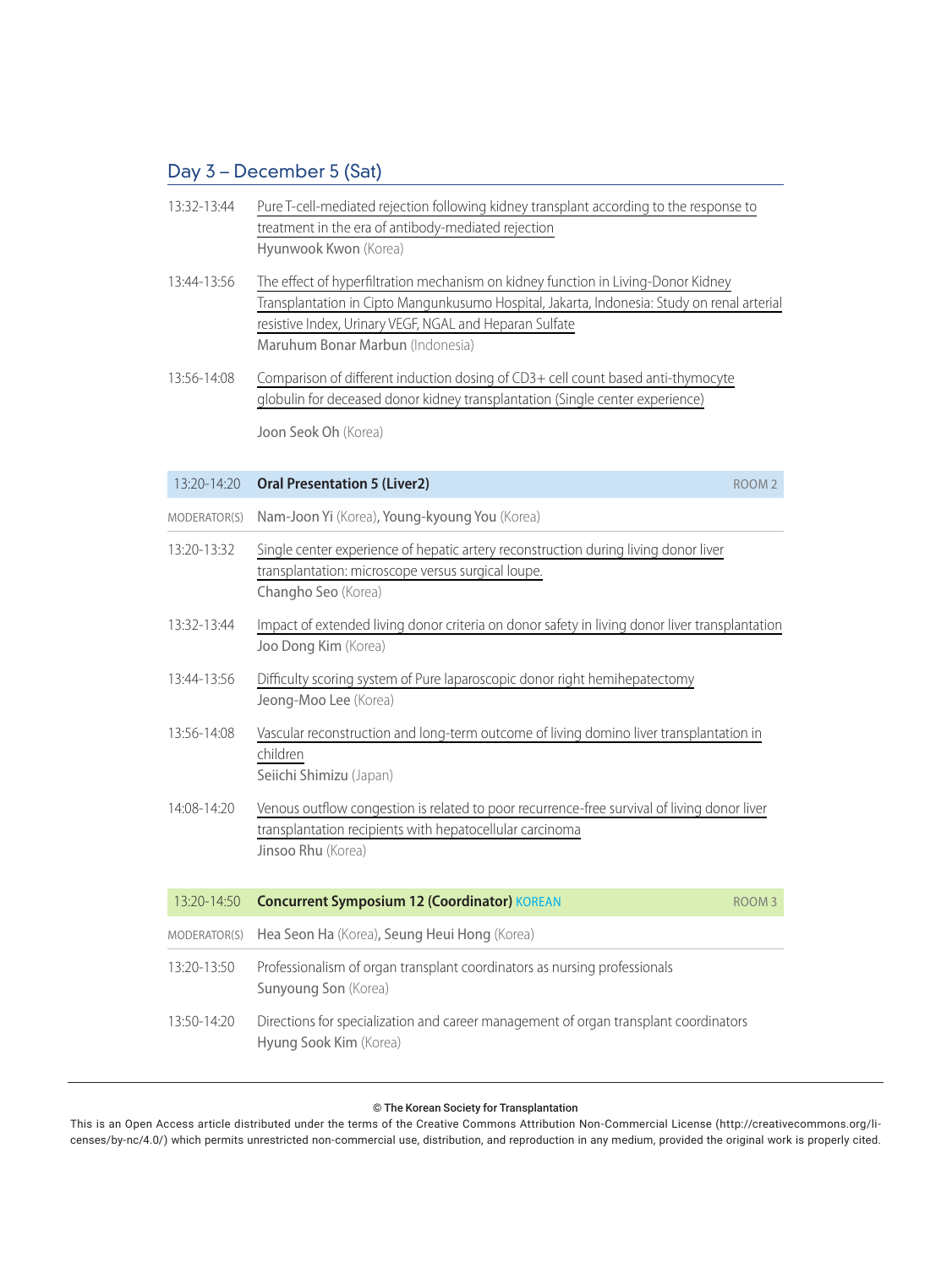14:20-14:50 Latest issues and alternatives to organ transplant sites In Ok Kim (Korea)

#### 14:20-14:30 Break

| 14:30-15:30  | <b>Oral Presentation 6 (Basic / Other)</b><br>ROOM <sub>1</sub>                                                                                                                                                          |  |
|--------------|--------------------------------------------------------------------------------------------------------------------------------------------------------------------------------------------------------------------------|--|
| MODERATOR(S) | Kyungho Choi (Korea), Beom Seok Kim (Korea)                                                                                                                                                                              |  |
| 14:30-14:42  | Effects on tolerance of chimerism & GVHD in vascularized bone marrow allotransplantation<br>Jong Won Hong (Korea)                                                                                                        |  |
| 14:42-14:54  | Predictability of eplet mismatch to acute rejection in low level HLA antigen mismatched kidney<br>transplantation: Validation analysis of Korean organ transplantation registry (KOTRY) data<br>Jong Cheol Jeong (Korea) |  |
| 14:54-15:06  | The organic preservation effect of hemodilution<br>Do Xuan Hai (Vietnam)                                                                                                                                                 |  |
| 15:06-15:18  | Prevalence and clinical significance of pancreatic cystic lesions in immunosuppressed<br>patients with solid organ transplantation<br>Young-Dong Yu (Korea)                                                              |  |
| 15:18-15:30  | Preliminary T and B flow cytometry crossmatch results affecting kidney allocation and<br>transplants from deceased donors<br>Myoung Hee Park (Korea)                                                                     |  |
| 14:30-15:30  | <b>Oral Presentation 7 (Donation)</b><br>ROOM <sub>2</sub>                                                                                                                                                               |  |
| MODERATOR(S) | Hyung Joon Ahn (Korea)                                                                                                                                                                                                   |  |
| 14:30-14:42  | Healthcare resource utilization after living liver donation: A retrospective case-control study<br>Hyunjae Im (Korea)                                                                                                    |  |
| 14:42-14:54  | Skeletal muscle mass effects on estimated-GFR decremant after donor nephrectomy<br>Joon Chae Na (Korea)                                                                                                                  |  |
| 14:54-15:06  | The first donation after circulatory death following withdrawal of life-sustaining treatment<br>in Korea<br>Jae-myeong Lee (Korea)                                                                                       |  |
| 15:06-15:18  | Analysis for factors of brain death donor processing for face/hand transplantation in Korea -<br>How much time will be available from brain death to transplantation?<br>Jong Won Hong (Korea)                           |  |

#### © The Korean Society for Transplantation